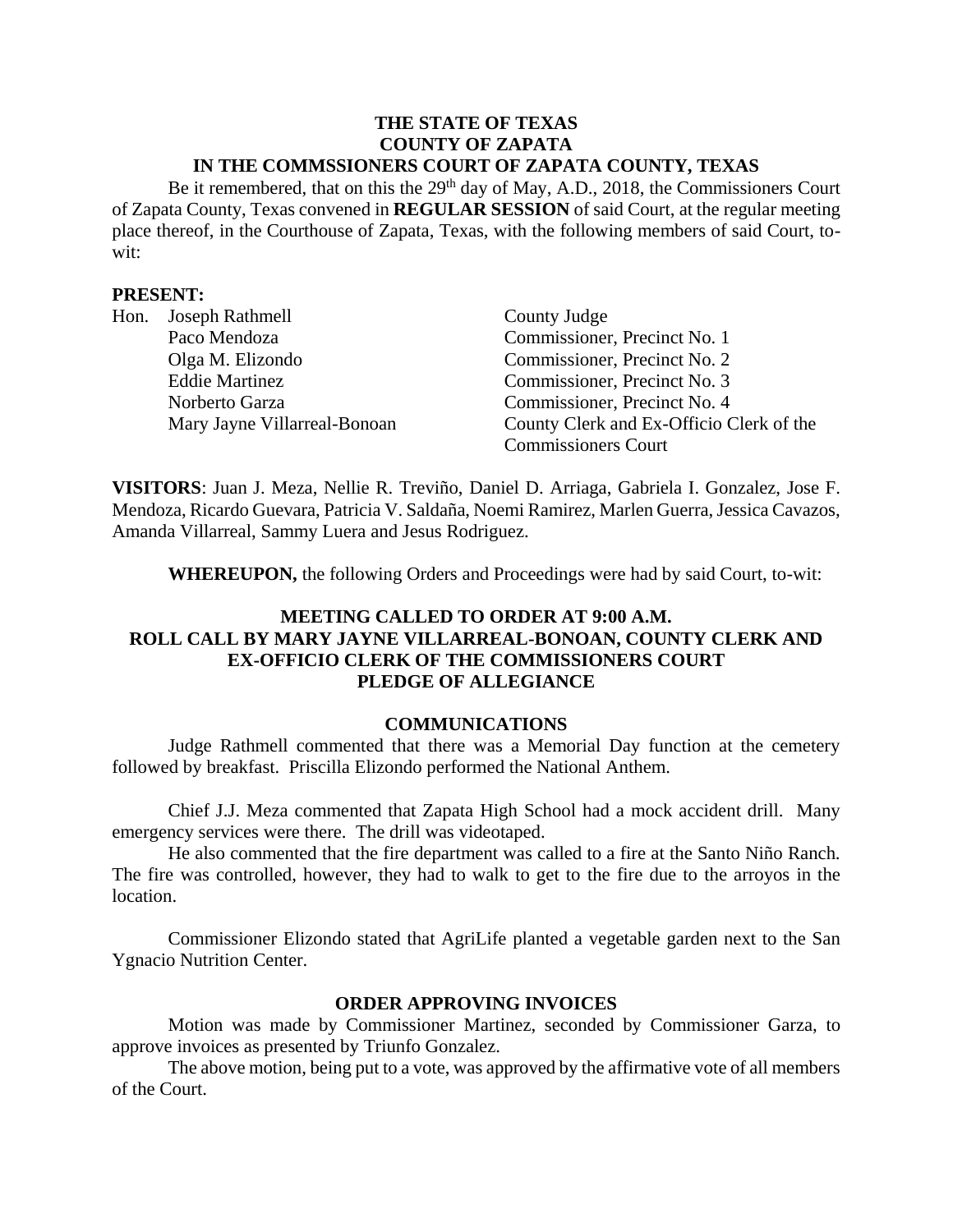#### **ORDER APPROVING CHECKS ISSUED**

Motion was made by Commissioner Garza, seconded by Commissioner Mendoza, to approve checks issued as requested by Hon. Romeo Salinas, County Treasurer.

The above motion, being put to a vote, was approved by the affirmative vote of all members of the Court.

## **PRESENTATION OF PROCLAMATION TO ZAPATA VILLARREAL ELEMENTARY SCHOOL AS TEXAS A&M AGRILIFE EXTENSION HEALTHY SOUTH TEXAS CAMPUS**

Jesus Rodriguez, AgriLife Agent, stated that there were 14 participants in the Texas A&M Agrilife Extension Healthy South Texas program. Healthy South Texas is a pilot program whose goal is to reduce the high impact diseases and their consequences, including diabetes, asthma and infectious disease. Mr. Rodriguez presented a proclamation to Zapata Villarreal Elementary School recognizing it as a Texas A&M Agrilife Extension Healthy South Texas campus.

# **ORDER APPROVING PAYMENT TO LAJITA GARAGE FOR DUMP TRUCK REPAIRS**

Motion was made by Commissioner Martinez, seconded by Commissioner Mendoza, to approve payment in the amount of \$5,042.68 to Lajita Garage for dump truck repairs from line item 15-621-456 as requested by Hon. Olga M. Elizondo, Commissioner Pct. 2.

The above motion, being put to a vote, was approved by the affirmative vote of all members of the Court.

## **ORDER TO TRANSFER \$25,000 FRP, TOBACCO FUND TO REPAIRS / MAINTENANCE**

Motion was made by Commissioner Martinez, seconded by Commissioner Garza, to approve transfer of \$25,000 from Tobacco Fund to (10-543-457) Repairs/Maintenance as requested by Chief J.J. Meza, Zapata County Fire Department.

The above motion, being put to a vote, was approved by the affirmative vote of all members of the Court.

#### **ORDER APPROVING RETIREMENT PLAN FOR 2018-2019**

Motion was made by Commissioner Martinez, seconded by Commissioner Garza, to approve retirement plan for 2018-2019 as presented by Nellie R. Treviño, Personnel Director.

The above motion, being put to a vote, was approved by the affirmative vote of all members of the Court.

#### **ORDER APPROVING LINE ITEM TRANSFERS**

Motion was made by Commissioner Garza, seconded by Commissioner Martinez, to approve the following line item transfer to meet departmental needs:

|                 | <b>DEPARTMENT</b>       | <b>LINE ITEM</b> | <b>FUND</b>                     | <b>AMOUNT</b> |
|-----------------|-------------------------|------------------|---------------------------------|---------------|
| <b>FROM</b>     | Sheriff's Regional Jail | 10-567-394       | <b>Prisoner Supplies</b>        | \$2,000.00    |
| TO <sub>1</sub> | Sheriff's Regional Jail | 10-567-456       | <b>Equipment Maintenance</b>    | \$2,000.00    |
| <b>FROM</b>     | Sheriff's Regional Jail | 10-567-337       | Prisoner Clothing               | \$2,000.00    |
| TO              | Sheriff's Regional Jail | 10-567-456       | <b>Equipment Maintenance</b>    | \$2,000.00    |
| <b>FROM</b>     | Sheriff's Regional Jail | 10-567-336       | <b>Law Enforcement Supplies</b> | \$1,000.00    |
| TO <sub>1</sub> | Sheriff's Regional Jail | 10-567-456       | <b>Equipment Maintenance</b>    | \$1,000.00    |
| <b>FROM</b>     | Sheriff's Regional Jail | 10-567-391       | <b>Prisoner Medication</b>      | \$1,000.00    |

**2018 05 29 Minutes Minutes of 05.29.2018 Page 2**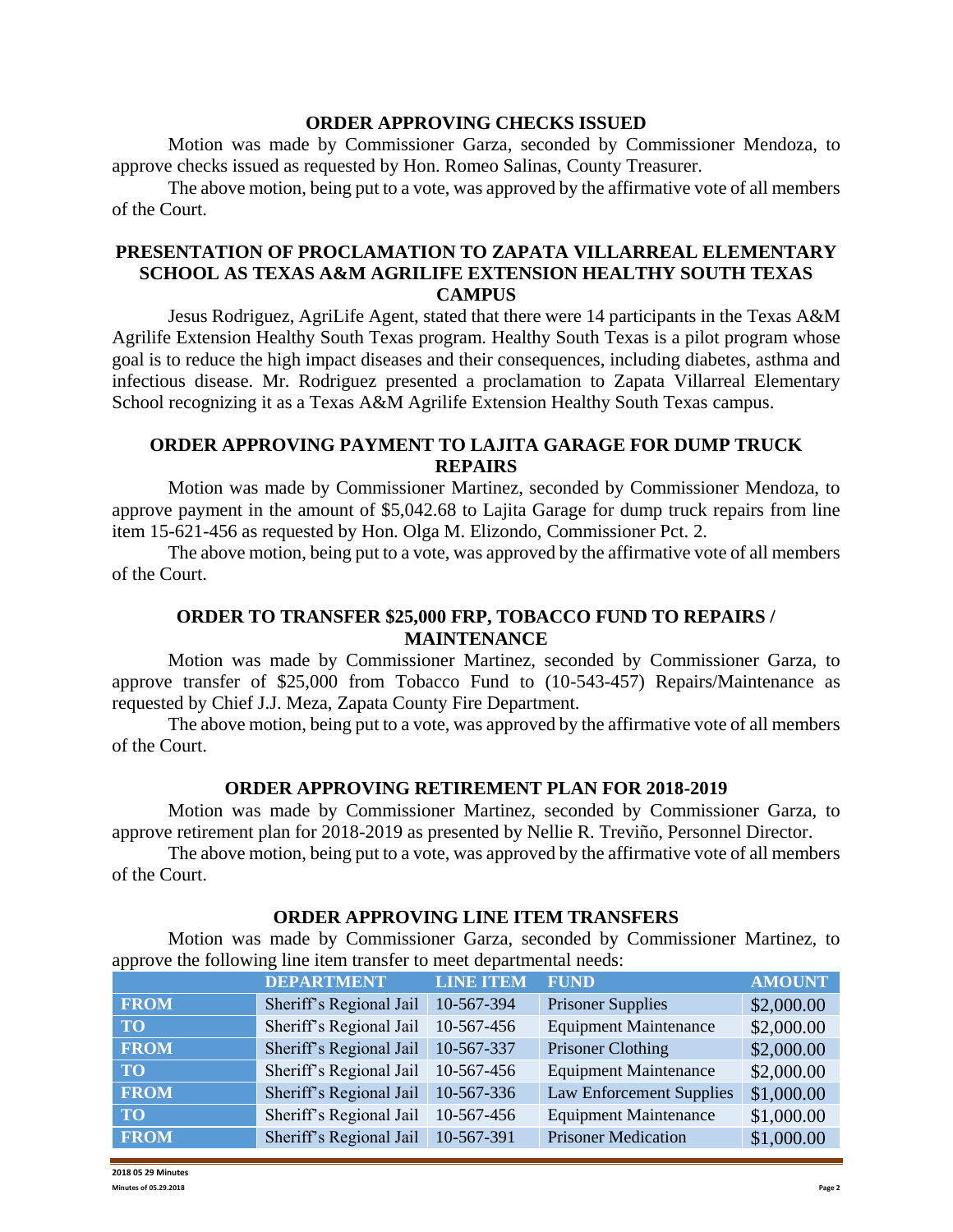| <b>TO</b>   | Sheriff's Regional Jail | 10-567-456 | <b>Equipment Maintenance</b> | \$1,000.00 |
|-------------|-------------------------|------------|------------------------------|------------|
| <b>FROM</b> | Sheriff's County Jail   | 10-561-394 | <b>Prisoner Supplies</b>     | \$1,000.00 |
| <b>TO</b>   | Sheriff's Regional Jail | 10-567-456 | <b>Equipment Maintenance</b> | \$1,000.00 |
| <b>FROM</b> | Sheriff's County Jail   | 10-561-337 | Prisoner Clothing            | \$1,000.00 |
| <b>TO</b>   | Sheriff's Regional Jail | 10-567-456 | <b>Equipment Maintenance</b> | \$1,000.00 |

as requested by Sheriff Alonso M. Lopez, Zapata County Sheriff.

The above motion, being put to a vote, was approved by the affirmative vote of all members of the Court.

Motion was made by Commissioner Garza, seconded by Commissioner Martinez, to approve the following line item transfer to meet departmental needs:

|             | <b>DEPARTMENT</b> | <b>LINE ITEM</b> | <b>FUND</b>               | <b>AMOUNT</b> |
|-------------|-------------------|------------------|---------------------------|---------------|
| <b>FROM</b> | District Clerks   | $10-450-311$     | Postage/Express/Freight   | \$1,000.00    |
| <b>TO</b>   | District Clerks   | 10-450-427       | Workshops/Travel Expenses | \$1,000.00    |
|             |                   |                  |                           |               |

as requested by Hon. Dora M. Ramos, District Clerk.

The above motion, being put to a vote, was approved by the affirmative vote of all members of the Court.

Motion was made by Commissioner Garza, seconded by Commissioner Martinez, to approve the following line item transfers to meet departmental needs:

|              | <b>DEPARTMENT</b> | LINE ITEM  | <b>FUND</b>             | <b>AMOUNT</b> |
|--------------|-------------------|------------|-------------------------|---------------|
| <b>FROM</b>  | Fire Department   | 10-409-465 | Building repairs        | \$973.74      |
| $\mathbf{T}$ | Fire Department   | 10-543-457 | Repairs and maintenance | \$973.74      |

as requested by Chief J.J. Meza, Zapata County Fire Department.

The above motion, being put to a vote, was approved by the affirmative vote of all members of the Court.

Motion was made by Commissioner Garza, seconded by Commissioner Martinez, to approve the following line item transfers to meet departmental needs:

| .           |                   |                  |                                     |               |
|-------------|-------------------|------------------|-------------------------------------|---------------|
|             | <b>DEPARTMENT</b> | <b>LINE ITEM</b> | <b>FUND</b>                         | <b>AMOUNT</b> |
| <b>FROM</b> | <b>ZCWW</b>       | $80 - 600 - 44$  | Electricity                         | \$8,000.00    |
| <b>TO</b>   | <b>ZCWW</b>       | 80-600-336       | Repairs and maintenance<br>supplies | \$8,000.00    |

as requested by Carlos Treviño, Water Plant Manager.

The above motion, being put to a vote, was approved by the affirmative vote of all members of the Court.

Motion was made by Commissioner Garza, seconded by Commissioner Martinez, to approve the following line item transfers to meet departmental needs:

|             | <b>DEPARTMENT</b>                          | <b>LINE ITEM</b> | <b>FUND</b>                 | <b>AMOUNT</b>  |
|-------------|--------------------------------------------|------------------|-----------------------------|----------------|
| <b>FROM</b> | Texas A&M AgriLife 10-665-312<br>Extension |                  | Communications<br>Program   | $&$ \$1,000.00 |
| <b>TO</b>   | Texas A&M AgriLife 10-665-427<br>Extension |                  | <b>Workshops and Travel</b> | \$1,000.00     |

as requested by Jesus Rodriguez, AgriLife Agent.

The above motion, being put to a vote, was approved by the affirmative vote of all members of the Court.